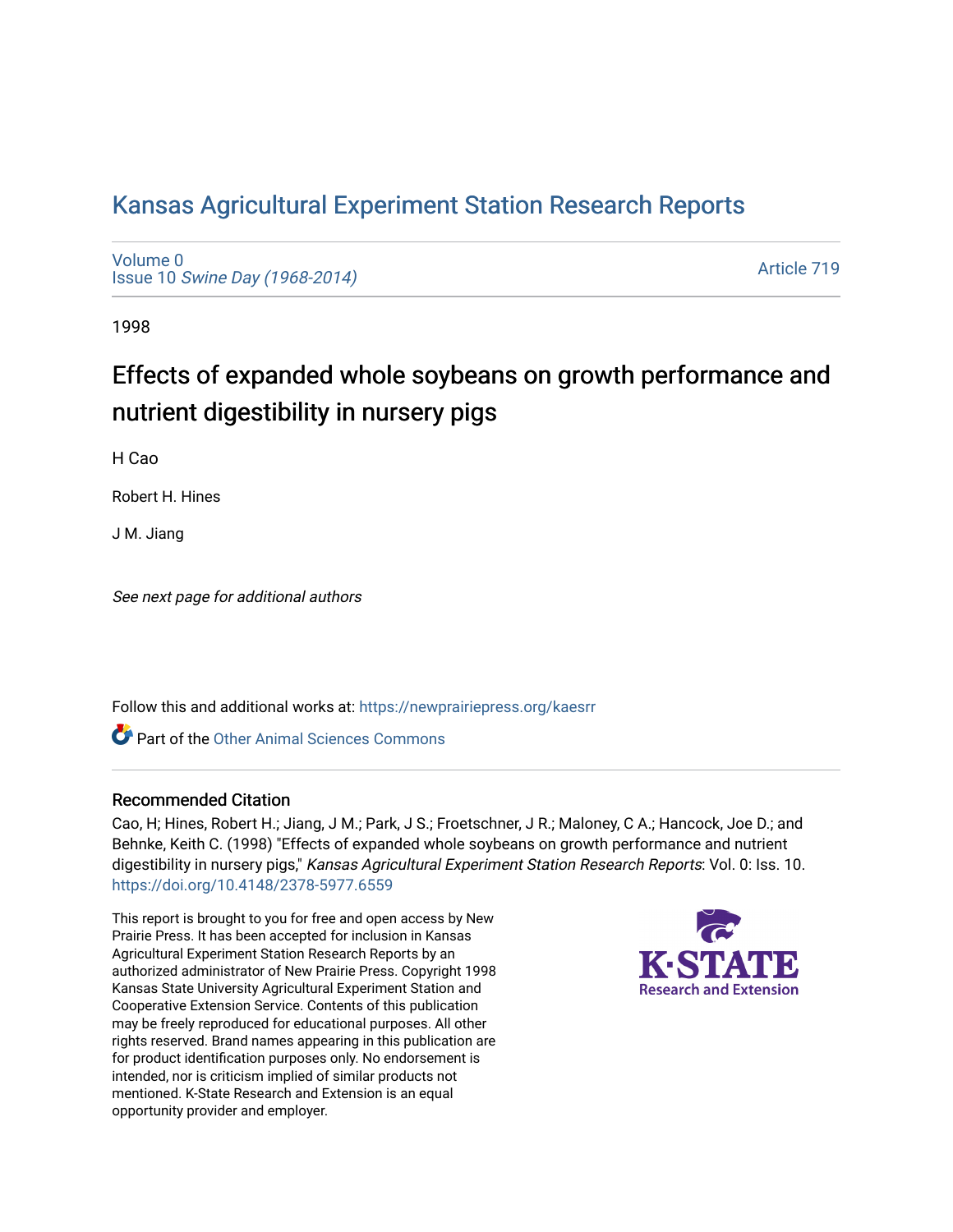### Effects of expanded whole soybeans on growth performance and nutrient digestibility in nursery pigs

#### Abstract

As expected, ADG, ADFI, F/G, and digestibility of DM and N were improved in nursery pigs when cone pressure was increased during dry and moist expanding of whole soybeans. These response were quadratic for the most part, such that 1,000 psi was optimal with dry expanding and 700 to 800 psi was optimal with moist expanding.; Swine Day, Manhattan, KS, November 19, 1998

#### Keywords

Swine day, 1998; Kansas Agricultural Experiment Station contribution; no. 99-120-S; Report of progress (Kansas State University. Agricultural Experiment Station and Cooperative Extension Service); 819; Swine; Expander; Soybeans; Nursery pigs

#### Creative Commons License



This work is licensed under a [Creative Commons Attribution 4.0 License](https://creativecommons.org/licenses/by/4.0/).

#### Authors

H Cao, Robert H. Hines, J M. Jiang, J S. Park, J R. Froetschner, C A. Maloney, Joe D. Hancock, and Keith C. Behnke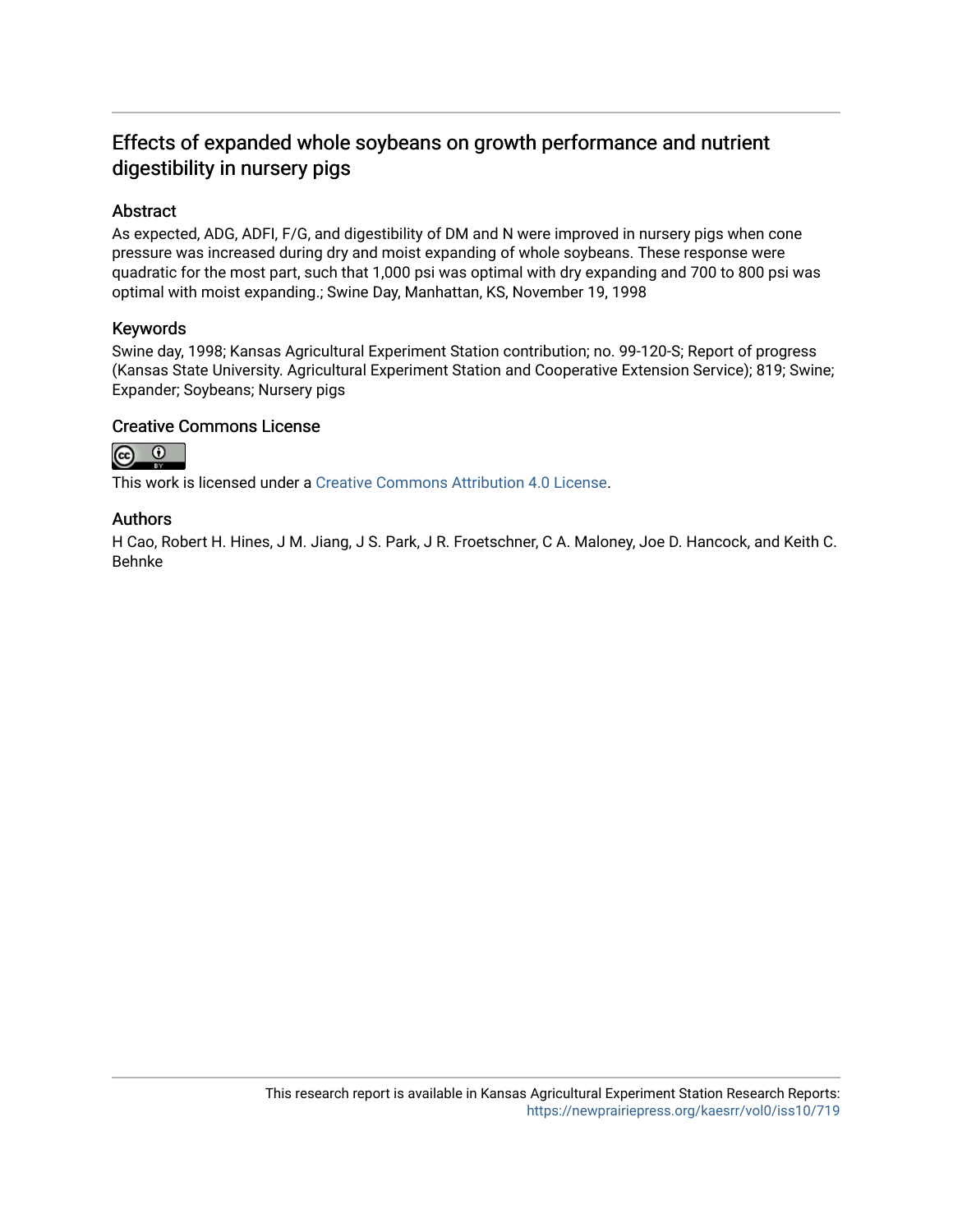#### **EFFECTS OF EXPANDED WHOLE SOYBEANS ON GROWTH PERFORMANCE AND NUTRIENT DIGESTIBILITY IN NURSERY PIGS**

H. Cao, J. D. Hancock, R. H. Hines, K. C. Behnke<sup>1</sup>, J. M. Jiang, J. S. Park, J. R. Froetschner, and C. A. Malonev

#### **Summary**

As expected, ADG, ADFI, F/G, and digestibility of DM and N were improved in nursery pigs when cone pressure was increased during dry and moist expanding of whole soybeans. These response were quadratic for the most part, such that 1,000 psi was optimal with dry expanding and 700 to 800 psi was optimal with moist expanding.

(Key Words: Expander, Soybeans, Nursery Pigs.)

#### Introduction

In just the past years, expander processing has become popular for preparing complete poultry feeds. During expanding, heat changes the physical/chemical structure of starch and protein, making them more tacky. These tacky particles then can be pushed together to make extremely durable pellets. It seemed logical that the same shear heat and shear that improve pellet durability could also serve to inactivate the antinutritional factors in whole soybean seeds. Two experiments were designed to determine the effects of cone pressure (with or without steam preconditioning) during expansion of whole soybeans on growth performance and nutrient digestibility in nursery pigs.

#### **Procedures**

In Exp.1, a total of 150 crossbred pigs was weaned at 21 d and fed a commercial starter diet (Table 1) for 1 wk. At the close of the 1-wk acclimation period, the pigs were blocked by weight and allotted to 25 pens by sex and ancestry (5 pens/trt and 6 pigs/pen) for a 25-d growth assay.

No cone pressure or pressures of 400, 800, 1,000, and 1,200 psi were used during dry expansion (Model OE15.2, Amandus-Kahl, Hamburg, Germany) of whole soybeans. The expanded beans were ground to 550 microns before use in corn-based diets. For d 7 to 21, the diets had 1.05% lysine, .90% Ca, and .80% P, and for d 21 to 32, the diets had  $.86\%$  lysine,  $.8\%$  Ca, and  $.7\%$  P. The lysine concentration was 90% of NRC (1988) recommendation to accentuate differences in growth performance. All other nutrients were in excess of NRC suggestions.

The pigs were housed in an environmentally controlled building with wire-meshed floor. A nipple waterer and a self-feeder provided the pigs with ad libitum access to feed and water. Pigs and feeders were weighed at d 0, 14, and 25. Feces were collected at d 24; dried; and ground for analyses of DM, N, GE, and Cr.

In Exp. 2, a total of 180 crossbred pigs was weaned at 21 d and fed the commercial starter diet for 1 wk. Then they were blocked by weight and allotted to 30 pens by sex and ancestry (6 pens/trt and 6 pigs/pen) for a 24d growth assay. Soybean treatments were expanding with no cone pressure or pressures of 400, 600, 700, and 800 psi after steam conditioning to 180°F (California Pellet

<sup>&</sup>lt;sup>1</sup>Department of Grain Science and Industry.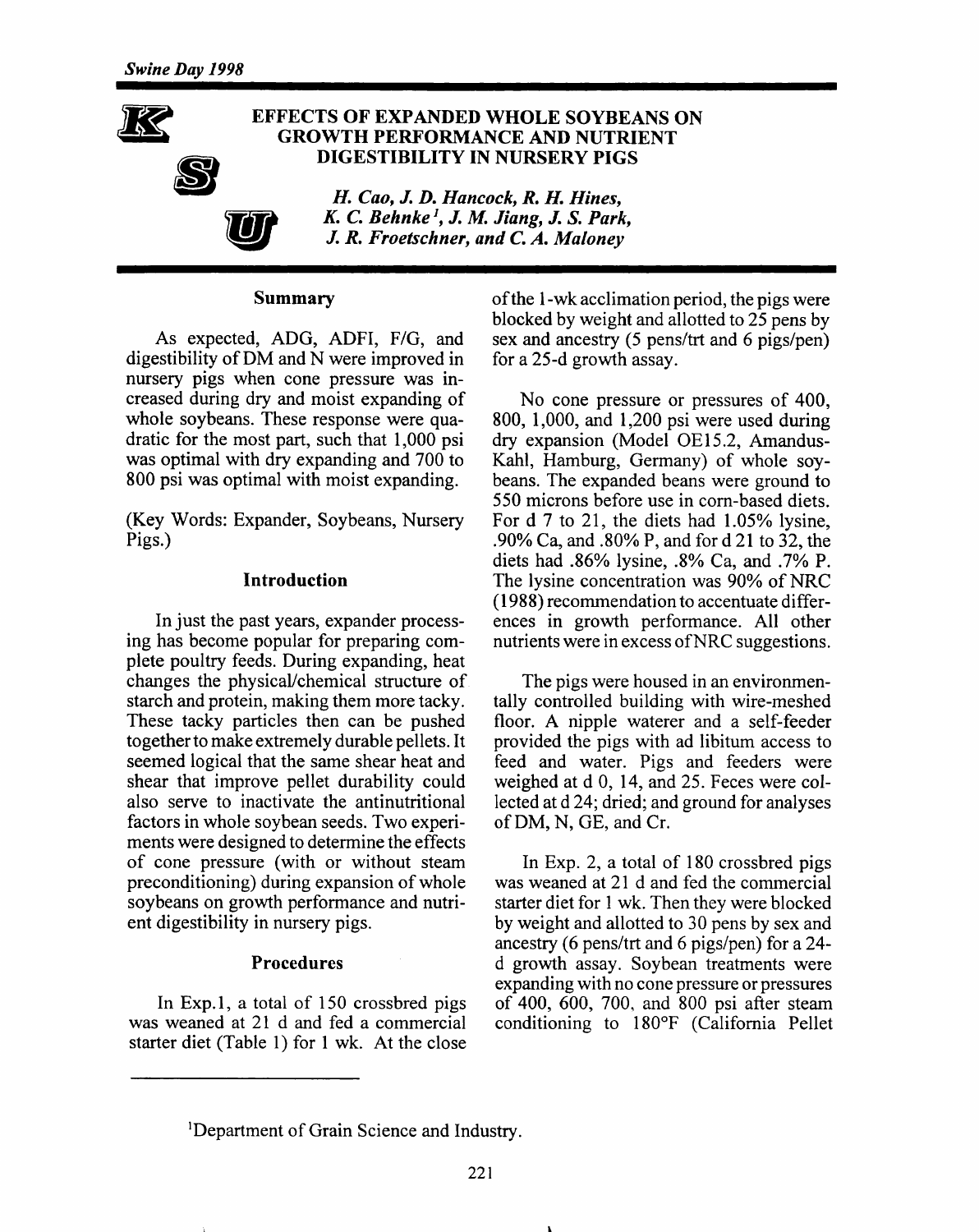$Mill<sup>®</sup>$  conditioner) for 10 seconds. The pigs were housed and managed as in Exp. 1.

For both experiments, the growth and digestibility data were analyzed as a randomized completed block design using the GLM procedure of SAS. Pen was the experiment unit, and polynomial regression was used to characterize the slope of the response curve as related to increasing cone pressure.

#### **Results and Discussion**

With both dry and moist expanding, processing energy inputs increased and production rate decreased with increased cone pressures (Table 2). Also, trypsin inhibitor, protein dispersible index, and urease activity were decreased. Previous work has suggested that properly heated soybean products will have a protein dispersible index of 25%, urease activity of 0.02 to 0.2, and trypsin inhibitor activity of less than 4 mg/g. With our dry and moist expanding, 1,000 and 700 to 800 psi, respectively, were needed to achieve the targeted laboratory values.

When the soy preparations were fed to pigs (Exp. 1), increasing cone pressure from  $0$  to 1.200 psi (with dry expanding) improved ADG, ADFI, and F/G and digestibilities of DM, N, and GE  $(P<.001)$  (Table 3). However, cubic effect of the cone pressure indicated that when cone pressure increased above 1000 psi, the growth performance fluctuated. Within this range, the optimal response was achieved at 1,000 psi (quadratic effect, P<.03).

For moist expanding (Exp. 2), ADG, ADFI, and F/G and digestibilities of DM and N were improved  $(P<.001)$  when cone pressure was increased from 0 to 800 psi (Table 4). However, most of the response was achieved with 600 psi, and the response plateaued at 700 to 800 psi (quadratic effect,  $P < 001$ ).

In conclusion, expander processing can be used to prepare full-fat soy products. Furthermore, the cone pressure needed to achieve optimal nutritional value can be reduced with moist processing.

| Ingredient, %                                | $\overline{d}$ 0 to 7 | $\overline{d}$ 7 to 21 | $\overline{d}$ 21 to 32 |
|----------------------------------------------|-----------------------|------------------------|-------------------------|
| Corn                                         | 35.82                 | 51.81                  | 61.05                   |
| SBM (47.5% CP)                               | 24.45                 |                        |                         |
| Whole soybeans b                             |                       | 31.60                  | 29.35                   |
| Dried whey                                   | 20.00                 | 10.00                  | 5.00                    |
| Porcine plasma                               | 6.00                  | 1.00                   |                         |
| Fish meal                                    | 1.00                  | 1.00                   |                         |
| <b>Blood</b> meal                            | 1.00                  |                        |                         |
| Lactose                                      | 5.00                  |                        |                         |
| Soy oil                                      | 2.00                  |                        |                         |
| Dicalcium phosphate<br>Monocalcium phosphate | 1.38                  |                        |                         |
|                                              |                       | 1.62                   | 1.49                    |
| Limestone                                    | .80                   | .98                    | 1.04                    |
| Salt                                         | .20                   | .30                    | .35                     |
| Threonine                                    | .04                   |                        |                         |
| Lysine HCl                                   | .20                   |                        |                         |
| DL-methionine                                | .32                   | .03                    | .004                    |
| Vitamin premix<br>Trace mineral premix       | .25                   | .25                    | .25                     |
|                                              | .15                   | .15                    | .15                     |
| Antibiotics <sup>c</sup>                     | 1.00                  | 1.00                   | 1.00                    |
| Zinc oxide                                   | .39                   | .25                    |                         |
| Copper sulfate<br>Chromic oxide d            |                       |                        | .07                     |
|                                              |                       |                        | .25                     |

Table 1. Compositions of Basal Diets for Experiments 1 and 2<sup>a</sup>

<sup>a</sup>Diets for d 0 to 7 were formulated to 1.7% lysine, .9% Ca, and .8% P. Diets for d 7 to 21 were formulated to 1.05% lysine .9% Ca, and .8% P. Diets for d 21 to 32 were formulated to .86% lysine .8% Ca, and .7% P. The expanded whole soybeans were ground to a particle size of 550 microns before use in the diets. "Apramycin (150 g/ton) for d 0 to 21 and carbadox (50 g/ton) for d 21 to 32. "Used as an indigestible marker.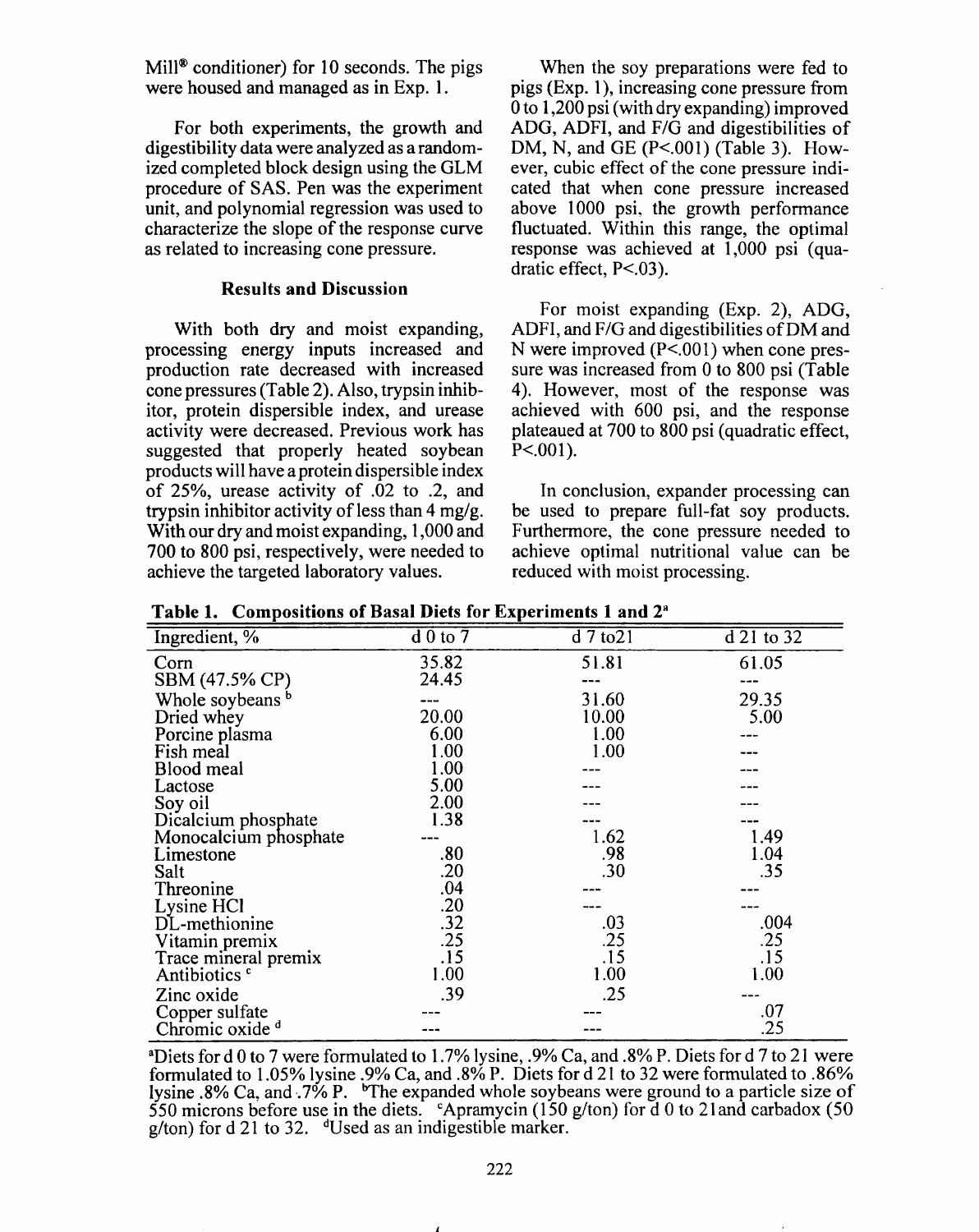|                                          | Cone Pressure, psi |       |       |       |       |       |       |  |
|------------------------------------------|--------------------|-------|-------|-------|-------|-------|-------|--|
| Item                                     | $\mathbf{0}$       | 400   | 600   | 700   | 800   | 1000  | 1200  |  |
| Dry expanding (Exp.1)                    |                    |       |       |       |       |       |       |  |
| GEI, kwh/ton <sup>a</sup>                | 20.9               | 32.8  |       |       | 54.4  | 88.2  | 118.9 |  |
| SEI, kwh/ton <sup>b</sup>                | $\cdot$            | 10.1  |       |       | 34.4  | 48.9  | 72.7  |  |
| PR, ton/hr <sup>b</sup>                  | 2.47               | 2.29  | --    | - -   | 2.47  | 1.81  | 1.07  |  |
| Temperature, <sup>o</sup> F <sup>d</sup> | 82.0               | 112.3 |       |       | 190.1 | 236.5 | 312.6 |  |
| TI, mg/g $e^e$                           | 26.4               | 26.6  |       |       | 24.8  | 4.6   | 0.4   |  |
| Urease, $\Delta$ pH <sup>f</sup>         | 2.24               | 2.24  |       | --    | 2.24  | 0.18  | 0.02  |  |
| PDI, % 8                                 | 86.1               | 83.9  |       |       | 61.0  | 14.0  | 9.0   |  |
| Moist expanding (Exp.2)                  |                    |       |       |       |       |       |       |  |
| GEI, kwh/ton                             | 19.2               | 37.2  | 38.7  | 43.3  | 47.3  |       |       |  |
| SEI, kwh/ton                             | $\cdot$            | 14.8  | 19.9  | 23.2  | 27.0  |       |       |  |
| PR, ton/hr                               | 1.35               | 1.11  | 1.32  | 1.24  | 1.20  |       |       |  |
| Temperature, °F                          | 182.0              | 227.4 | 273.7 | 254.4 | 266.4 |       |       |  |
| $Tl$ , mg/g                              | 29.0               | 13.2  | 3.2   | 3.2   | 2.3   |       |       |  |
| Urease, ΔpH                              | 2.15               | 1.97  | 1.22  | 1.15  | 0.08  |       |       |  |
| PDI, %                                   | 74.2               | 47.8  | 30.8  | 21.8  | 12.0  |       |       |  |

Table 2. Processing Characteristics of Expanded Soybeans

<sup>a</sup>Gross energy input.

<sup>b</sup>Specific energy input.

*e*Production rate.

<sup>d</sup>Estimated by equation: T ( $^{\circ}$ F) = condition temp + 3.2 × (Specific energy input).

eTrypsin inhibitor activity.

<sup>f</sup>Urease activity.

<sup>8</sup>Protein dispersible index.